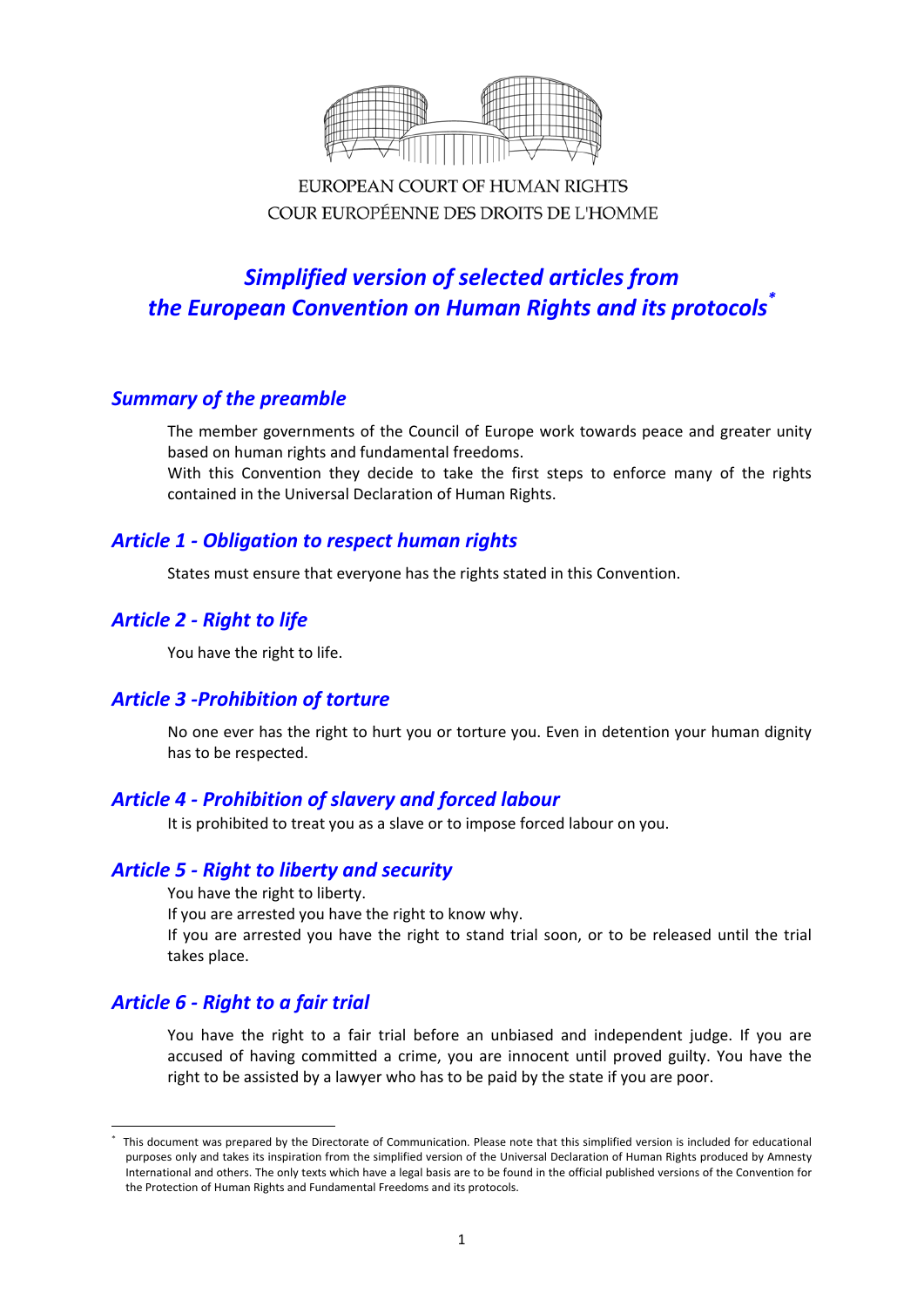### *Article 7 ‐ No punishment without law*

You cannot be held guilty of a crime if there was no law against it when you did it.

### *Article 8 ‐ Right to respect for private and family life*

You have the right to respect for your private and family life, your home and correspondence.

### *Article 9 ‐ Freedom of thought, conscience and religion*

You have the right to freedom of thought, conscience and religion. You have the right to practise your religion at home and in public and to change your religion if you want.

### *Article 10 ‐ Freedom of expression*

You have the right to responsibly say and write what you think and to give and receive information from others.

This includes freedom of the press.

### *Article 11 ‐ Freedom of assembly and association*

You have the right to take part in peaceful meetings and to set up or join associations ‐ including trade unions.

#### *Article 12 ‐ Right to marry*

You have the right to marry and to have a family.

#### *Article 13 ‐ Right to an effective remedy*

If your rights are violated, you can complain about this officially to the courts or other public bodies.

#### *Article 14 ‐ Prohibition of discrimination*

You have these rights regardless of your skin colour, sex, language, political or religious beliefs, or origins.

#### *Article 15 ‐ Derogation in time of emergency*

In time of war or other public emergency, a government may do things which go against your rights, but only when strictly necessary. Even then, governments are not allowed, for example, to torture you or to kill you arbitrarily.

### *Article 16 ‐ Restrictions on political activity of aliens*

Governments may restrict the political activity of foreigners, even if this would be in conflict with Articles 10, 11 or 14.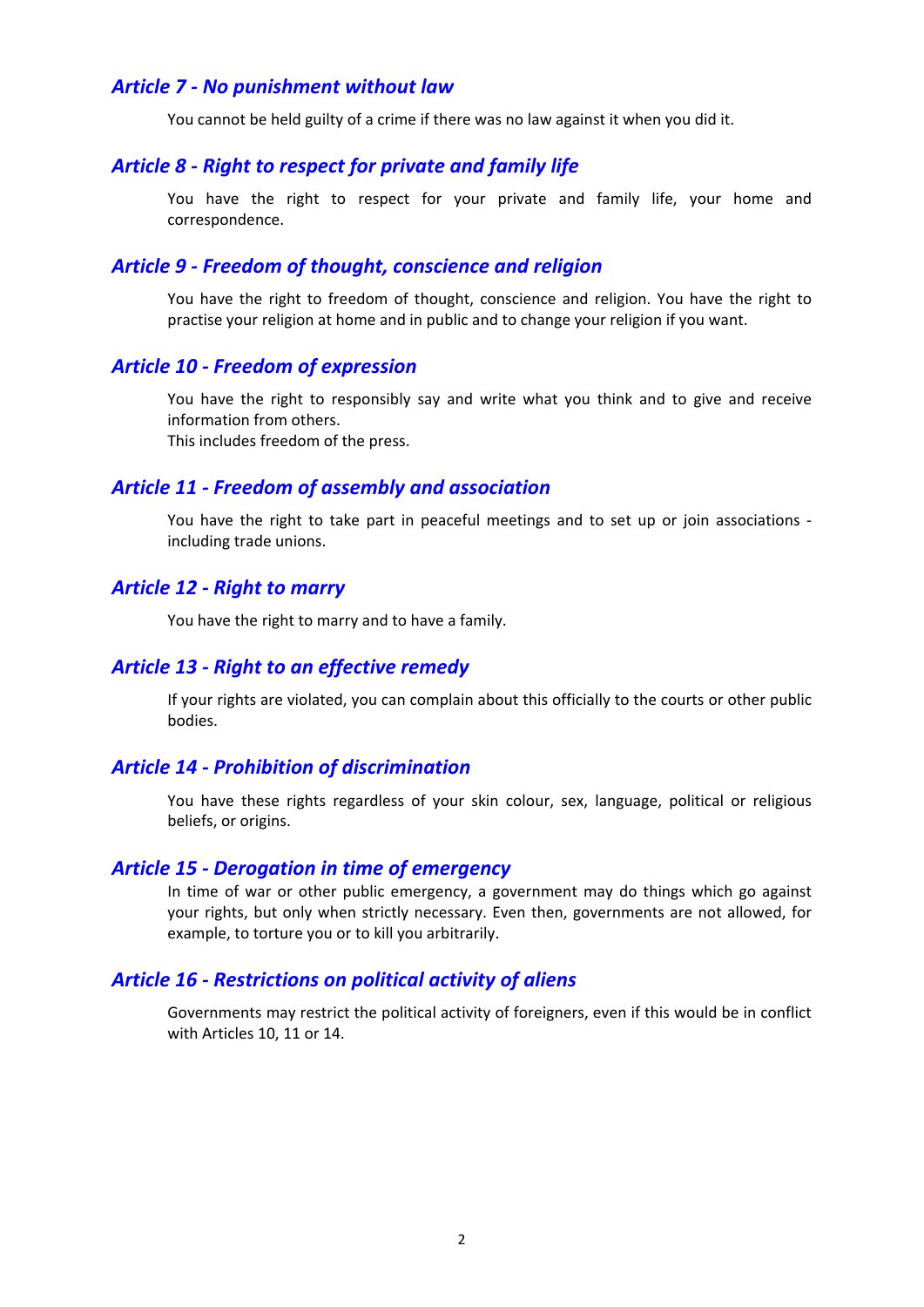### *Article 17 ‐ Prohibition of abuse of rights*

Nothing in this Convention can be used to damage the rights and freedoms in the Convention.

#### *Article 18 ‐ Limitation on use of restrictions of rights*

Most of the rights in this Convention can be restricted by a general law which is applied to everyone.

Such restrictions are only allowed if they are strictly necessary.

#### *Articles 19 to 51*

These articles explain how the European Court of Human Rights works.

#### *Article 34 ‐ Individual applications*

If your rights contained in the Convention have been violated in one of the member states you should first appeal to all competent national authorities. If that does not work out for you, then you may appeal directly to the European Court of Human Rights in Strasbourg.

### *Article 52 ‐ Inquiries by the Secretary General*

If the Secretary General of the Council of Europe requests it, a government must explain how its national law protects the rights of this Convention.

# *Protocols to the Convention*

#### *Article 1 of Protocol No. 1 ‐ Protection of property*

You have the right to own property and use your possessions.

#### *Article 2 of Protocol No. 1 ‐ Right to education*

You have the right to go to school.

#### *Article 3 of Protocol No. 1 ‐ Right to free elections*

You have the right to elect the government of your country by secret vote.

#### *Article 2 of Protocol No. 4 ‐ Freedom of movement*

If you are lawfully within a country, you have the right to go where you want and to live where you want within it.

#### *Article 1 of Protocol No. 6 ‐ Abolition of the death penalty*

You cannot be condemned to death or executed by the state.